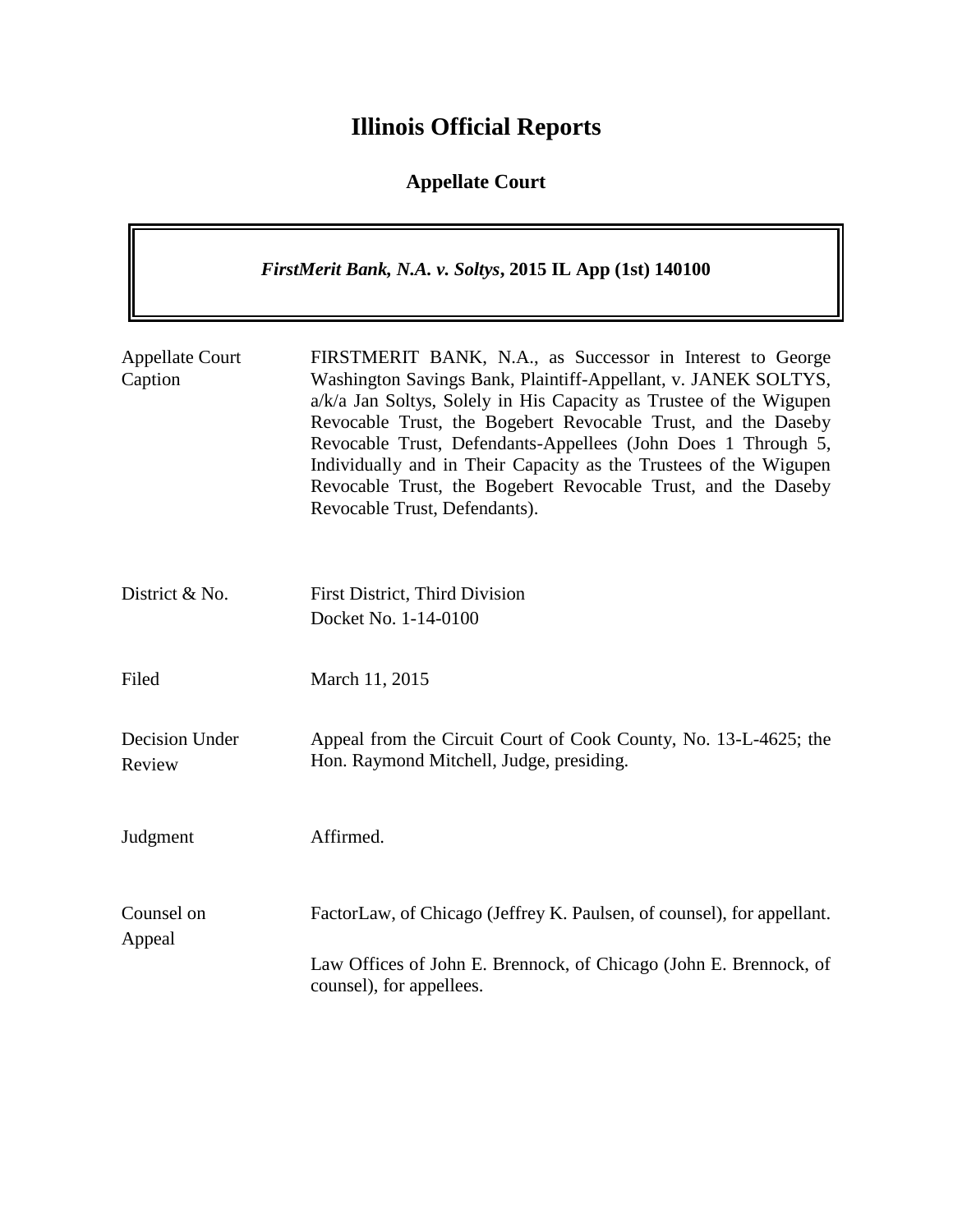Panel PRESIDING JUSTICE PUCINSKI delivered the judgment of the court, with opinion. Justices Lavin and Hyman concurred in the judgment and opinion.

#### **OPINION**

¶ 1 In this case we address a plaintiff creditor's claim that it can attempt to satisfy a debt discharged in bankruptcy from property transferred by the debtor to land trusts under the exception for fraudulent transfers to third parties. We hold that Illinois land trusts are merely a vehicle for property ownership where the beneficiary retains control and are not "third party" entities for purposes of the "fraudulent transfer to third parties" exceptions to bankruptcy discharge.

#### ¶ 2 BACKGROUND

¶ 3 On July 3, 2008, Janek Soltys entered into a \$1.1 million construction loan agreement with plaintiff's predecessor, George Washington Savings Bank. In connection with the loan, Soltys executed a construction mortgage in favor of George Washington Savings Bank on the property located at 4838 N. Oakley, Chicago, Illinois (Oakley property), a promissory note, and an assignment of rents.

¶ 4 Soltys also owned nine other parcels of real estate in Chicago, Illinois, at the time he obtained this loan: (1) 2935 N. Damen; (2) 3441 N. Seeley; (3) 1712 W. Byron; (4) 3649 N. Bosworth; (5) 1430 W. George; (6) 2124 W. Berteau; (7) 2446 W. Wilson; (8) 2431 W. Gunnison; and (9) 2017 W. Pensacola. On May 4, 2009, Soltys conveyed these nine other properties into three land trusts, the Wigupen Revocable Trust (Wigupen Trust), holding the Wilson, Gunnison, and Pensacola properties, the Bogebert Revocable Trust (Bogebert Trust), holding the Bosworth, George, and Berteau properties, and the Daseby Revocable Trust (Daseby Trust), holding the Damen, Seeley, and Byron properties. Each transfer was by quitclaim deed from Soltys to the applicable trust, and each deed was signed by Soltys on behalf of both the grantor and grantee. Copies of the individual trust documents are not in the record, but according to Soltys's motion and supporting affidavit, Soltys is both the trustee and the beneficiary of all three land trusts. Plaintiff did not file any counteraffidavit or point to any other evidence to dispute this fact. Plaintiff's complaint affirmatively alleges that Soltys "retained control of the properties after the transfers."

¶ 5 The maturity date of Soltys's loan on the Oakley property was July 1, 2009. Soltys defaulted on the loan. On July 19, 2010 plaintiff, FirstMerit Bank, as successor in interest to George Washington Savings Bank, filed a foreclosure action to collect on the promissory note. A judgment of foreclosure and sale was entered on August 20, 2011 and the Oakley property was sold on October 18, 2011 for \$950,000. The foreclosure court confirmed the sale on December 15, 2011, entering a deficiency judgment against Soltys in the amount of \$394,839.43.

¶ 6 On May 7, 2012, Soltys filed for chapter 7 bankruptcy. Soltys disclosed his ownership interests in the properties held in trust in the Wigupen Trust, Bogebert Trust, and Daseby Trust in his chapter 7 bankruptcy petition as his personal property. Soltys also listed all his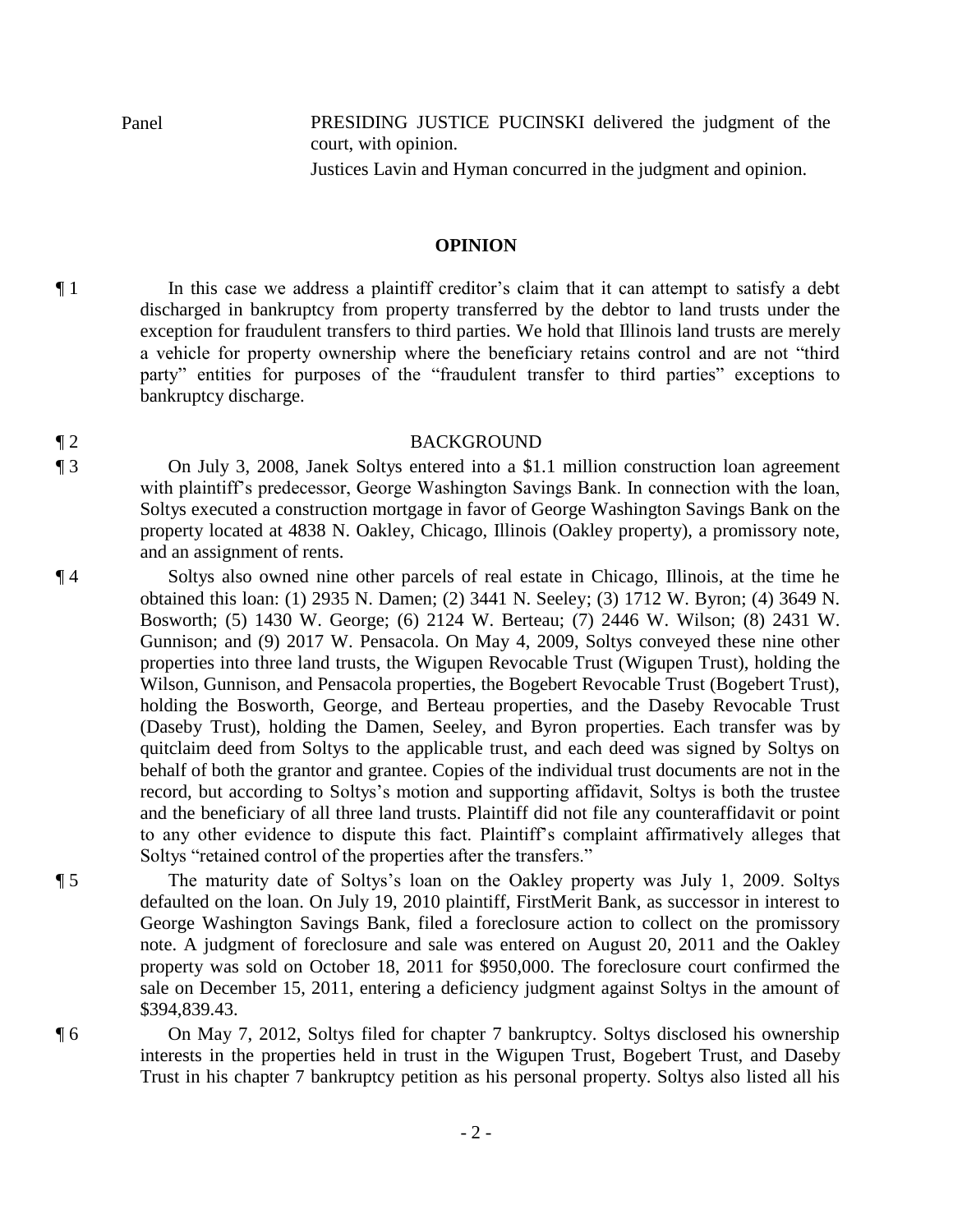creditors in the schedules with the bankruptcy petition, including plaintiff as an unsecured creditor based on the deficiency judgment against him. The deadline for creditors to file a claim or object to the discharge was August 12, 2012. The bankruptcy trustee determined that there was insufficient equity in the properties to administer on behalf of the bankruptcy estate and filed no asset report. On August 22, 2014, Soltys obtained an order of discharge and the bankruptcy case was terminated on August 27, 2012.

¶ 7 Plaintiff received notice of Soltys's bankruptcy filing but did not file a claim in the bankruptcy case and did not object to or challenge Soltys's discharge of its debts by the August 21, 2012 bankruptcy deadline. There is no indication either from plaintiff or in the record as to why plaintiff did not timely file an adversary claim to object to the discharge of its deficiency judgment against Soltys.

¶ 8 On May 3, 2013, plaintiff filed this lawsuit against Soltys, as trustee of the trusts, alleging a violation of the Illinois Uniform Fraudulent Transfer Act (740 ILCS 160/5(a), 6 (West 2012)). On August 26, 2014, Soltys filed a motion to dismiss plaintiff's complaint pursuant to section 2-619 of the Code of Civil Procedure (Code) (735 ILCS 5/2-619 (West 2012)). Soltys moved for and was granted a substitution of judge.

¶ 9 On December 9, 2013 the circuit court entered an order granting Soltys's section 2-619 motion to dismiss and stating that the order was a final order disposing of the case in its entirety. The circuit court found that Soltys was not attempting to hide the trust properties and accurately listed these properties in his bankruptcy petition. The court also found that the properties were transferred into land trusts in which Soltys was the trustee and beneficiary. The court ruled that, as the beneficiary of the land trusts, Soltys should be treated as the true owner of the trust properties and that since land trusts are not another party, plaintiff cannot attempt to extract the discharged debt from the land trusts. Plaintiff appealed.

#### ¶ 10 ANALYSIS

¶ 11 The trial court dismissed plaintiff's complaint pursuant to section 2-619(a)(9) of the Code, which is for dismissal based on "other affirmative matter avoiding the legal effect of or defeating the claim." 735 ILCS  $5/2-619(a)(9)$  (West 2012). "The purpose of a section 2-619 motion to dismiss is to dispose of a case on the basis of issues of law or easily proved issues of fact." *Hertel v. Sullivan*, 261 Ill. App. 3d 156, 160 (1994). A motion to dismiss under section 2-619 of the Code admits the legal sufficiency of a plaintiff's claim but asserts certain defects or defenses outside the pleading that defeat the claim. *Solaia Technology, LLC v. Specialty Publishing Co*., 221 Ill. 2d 558, 579 (2006). If the affirmative matter asserted is not apparent on the face of the complaint, the litigant is required to support the motion with an affidavit. *Kedzie & 103rd Currency Exchange, Inc. v. Hodge*, 156 Ill. 2d 112, 116 (1993). The burden then shifts to the other party to provide a counteraffidavit or other proof that the defense is unfounded or requires resolution of an essential material fact. *Hodge*, 156 Ill. 2d at 116. Soltys supported his motion with an affidavit. Plaintiff did not file any counteraffidavits or provide any other proof in response.

¶ 12 Plaintiff argues the court erred in granting Soltys's motion to dismiss where there are disputed issues of fact. Plaintiff also argues: (1) that it was error for the court to consider Soltys's intent; (2) that the court's ruling was based on erroneous factual findings; (3) that the court erred in dismissing the complaint when the complaint alleged a dispute as to Soltys's intent, and (4) that intent must be proven to establish fraudulent transfer.

- 3 -

- 
-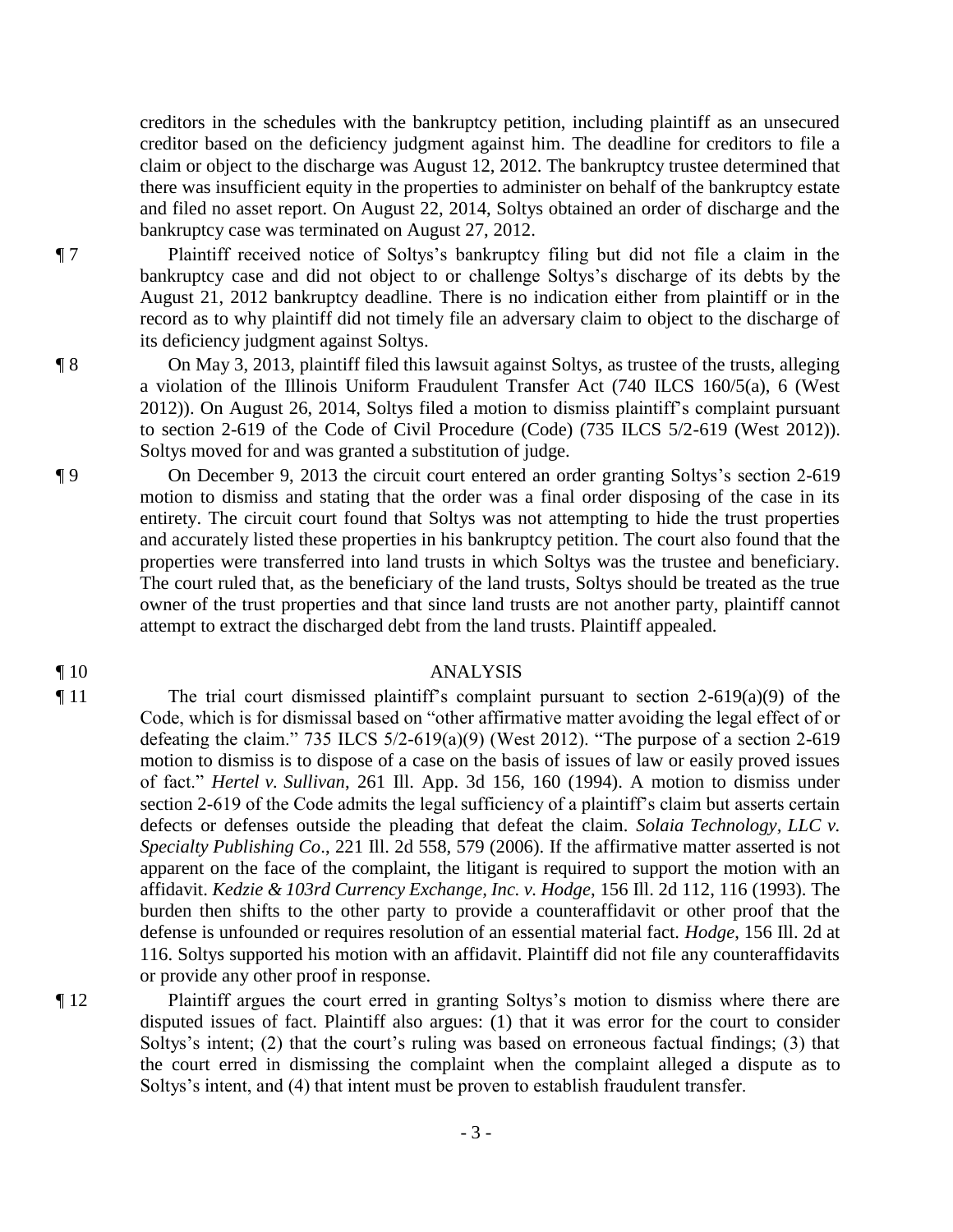- $\P$ 13 But the complaint was dismissed under section 2-619(a)(6) upon the ground "[t]hat the claim set forth in the plaintiff's pleading has been released, satisfied of record, or discharged in bankruptcy" (735 ILCS 5/2-619(a)(6) (West 2012)), not as a summary judgment motion or a motion to dismiss for failure to state a claim. Even taking the allegations in the complaint as true that there is a dispute as to Soltys's intent, the only relevant issue in this appeal is whether this action is barred by Soltys's bankruptcy discharge, which is a legal issue. Whether the trial court erred in dismissing the complaint as barred by affirmative matter is a question of law that we review *de novo*. *Kedzie & 103rd Currency Exchange, Inc. v. Hodge*, 156 Ill. 2d 112, 116 (1993)*. De novo* consideration means we perform the same analysis that a trial judge would perform. *Khan v. BDO Seidman, LLP*, 408 Ill. App. 3d 564, 578 (2011). Also, we can affirm a section 2-619 dismissal on any proper basis supported by the record. *Raintree Homes, Inc. v. Village of Long Grove*, 209 Ill. 2d 248, 261 (2004) (noting, on review of section 2-619 motion, that the court "can affirm \*\*\* on any basis present in the record").
- ¶ 14 The relevant facts as to the "other affirmative matter avoiding the legal effect of or defeating the claim" are not in dispute. It is undisputed that Soltys listed plaintiff as a creditor in his bankruptcy petition based on the deficiency judgment, that plaintiff received notice of Soltys's bankruptcy, and that plaintiff did not timely file an adversary complaint for its alleged claim against Soltys for fraudulent transfer in bankruptcy court.
- ¶ 15 Section 524 of the United States Bankruptcy Code (Bankruptcy Code) (11 U.S.C. § 524 (2012)) sets forth the effects of discharge under a chapter 7 bankruptcy. Section 524 of the Bankruptcy Code provides that a discharge "voids any judgment at any time obtained, to the extent that such judgment is a determination of the personal liability of the debtor," and acts "as an injunction against the commencement or continuation of an action \*\*\* to collect, recover or offset any such debt as a personal liability of the debtor." 11 U.S.C.  $§$  524(a)(1)-(2) (2012). All legal or equitable property interests as of the commencement of the bankruptcy case become property of the bankruptcy estate, unless otherwise excluded. 11 U.S.C. § 541(a)(1) (2012).
- ¶ 16 Under Rule 4007(c) of the Federal Rules of Bankruptcy Procedure (Fed. R. Bankr. P. 4007(c)), in bankruptcy proceedings the deadline for filing a complaint to determine the dischargeability of a debt is 60 days after the meeting of creditors. In Soltys's bankruptcy case, that deadline was August 12, 2012. Plaintiff does not dispute that it received notice of Soltys's bankruptcy and did not file an adversary complaint by August 12, 2012. Soltys received a discharge in bankruptcy on August 22, 2012. Under section 524(a) of the Bankruptcy Code, the discharge voided plaintiff's personal liability for the deficiency judgment and barred plaintiff from instituting or maintaining an action against Soltys for that debt.
- ¶ 17 Section 524 of the Bankruptcy Code provides, however, that "[e]xcept as provided in subsection (a)(3) of this section [dealing with claims against community property], discharge of a debt of the debtor does not affect the liability of any other entity on, or the property of any other entity for, such debt." 11 U.S.C. § 524(e) (2012). A discharge of a debtor's personal liability for a judgment debt in a chapter 7 bankruptcy does not affect a creditor's right to impose a lien against property fraudulently conveyed to nondebtor third parties. *Casey National Bank v. Roan*, 282 Ill. App. 3d 55, 63 (1996).
- ¶ 18 Plaintiff argues that the trusts set up by Soltys are third-party recipients of Soltys's fraudulent transfers of the property, against whom plaintiff can maintain its action. Plaintiff
	- 4 -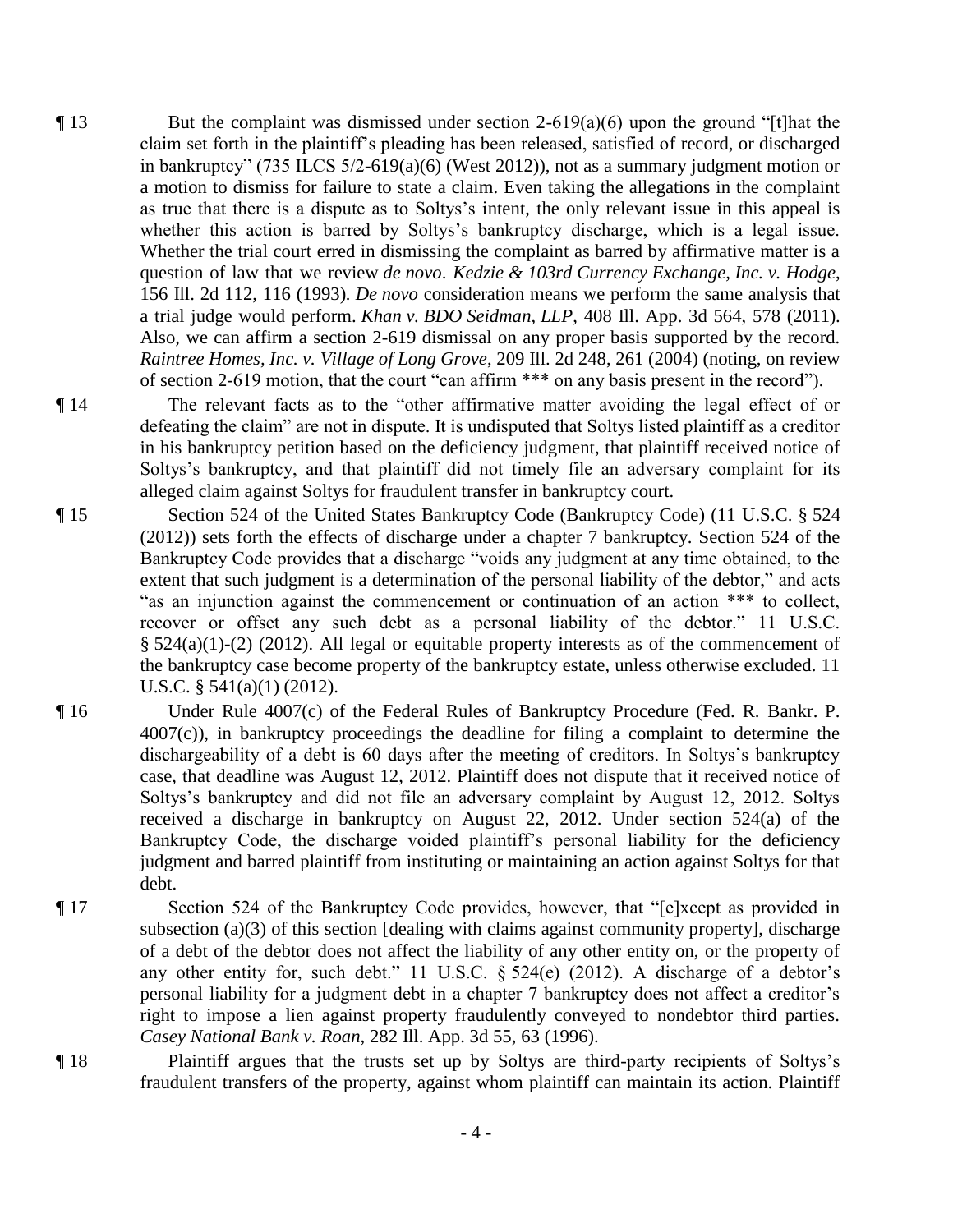disputes that Soltys's trusts are indeed "land trusts" and argues that the trusts are third parties, even though Soltys is the executor, the trustee, and the sole beneficiary with exclusive control.

¶ 19 We first clarify that transferring real property to a trust where a trustee holds legal title indeed creates a land trust. "An Illinois land trust is an arrangement under which legal and equitable title to real property is held by a trustee and the interest of the beneficiary is personal property." *Patrick v. Village Management*, 129 Ill. App. 3d 936, 939 (1984) (citing *Wachta v. First Federal Savings & Loan Ass'n of Waukegan*, 103 Ill. App. 3d 174, 176 (1981)). "The Illinois land trust is a device by which real property is conveyed to a trustee under an arrangement reserving to the beneficiary the full management and control of the property." *IMM Acceptance Corp. v. First National Bank & Trust Co. of Evanston*, 148 Ill. App. 3d 949, 954 (1986) (citing *Robinson v. Chicago National Bank*, 32 Ill. App. 2d 55, 58 (1961)). The Illinois land trust primarily serves "as a useful vehicle in real estate transactions for maintaining secrecy of ownership and allowing ease of transfer." *People v. Chicago Title & Trust Co*., 75 Ill. 2d 479, 487 (1979).

¶ 20 Plaintiff cites to no authority for its argument that the trusts in this case are not land trusts. Plaintiff argues that "Soltys's attorneys referred to the Trusts as both land trusts and self-settled revocable trusts" but that Soltys's affidavit "did not provide any support for either characterization, and there were no supporting trust or other documents attached to the motion." Although we do not have copies of the trust agreements, in Soltys's affidavit in support of his motion to dismiss Soltys avers that he is the settlor, the trustee and the beneficiary of all three land trusts. The land trusts in this case are all also self-settled revocable trusts where Soltys himself settled the trusts and, as both the trustee and the beneficiary, Soltys retained all control. Plaintiff did not file any counteraffidavit or point to any other evidence to dispute this fact.

¶ 21 Plaintiff attempts to characterize the land trusts as third parties to come within the third-party fraudulent transfer exception to discharge, but land trusts are not "third party" entities. As the Seventh Circuit explained, an Illinois land trust is only a form of real property ownership:

> "The Illinois land trust, a unique creation of Illinois law, is in essence only a form of real property ownership. See generally H. Kenoe, Kenoe on Land Trusts (1981 & Supp. 1985); Haswell & Levine, *The Illinois Land Trust: A Fictional Best Seller*, 33 DePaul L. Rev. 277 (1984). A land trust is created by the execution and recording of a deed in trust transferring all legal and equitable title to real property to a trustee. The original owner is designated as the beneficiary of the trust and retains an assignable personal property interest in the trust. A second document, the trust agreement, is contemporaneously executed and outlines the right of the beneficiary to retain absolute control over the management, use, and disposition of the property and to receive all proceeds from the property. Unlike the conventional trust in which the trustee is vested with broad powers over the management and disposition of the trust property, the land trustee may act only at the beneficiary's direction. The trust agreement is not recorded and normally is kept secret from the public." *Redfield v. Continental Casualty Corp.*, 818 F.2d 596, 607 (7th Cir. 1987).

¶ 22 While a common law trust creates a split between the legal title in the trustee and the equitable title in the beneficiary, an Illinois land trust places both the legal and equitable title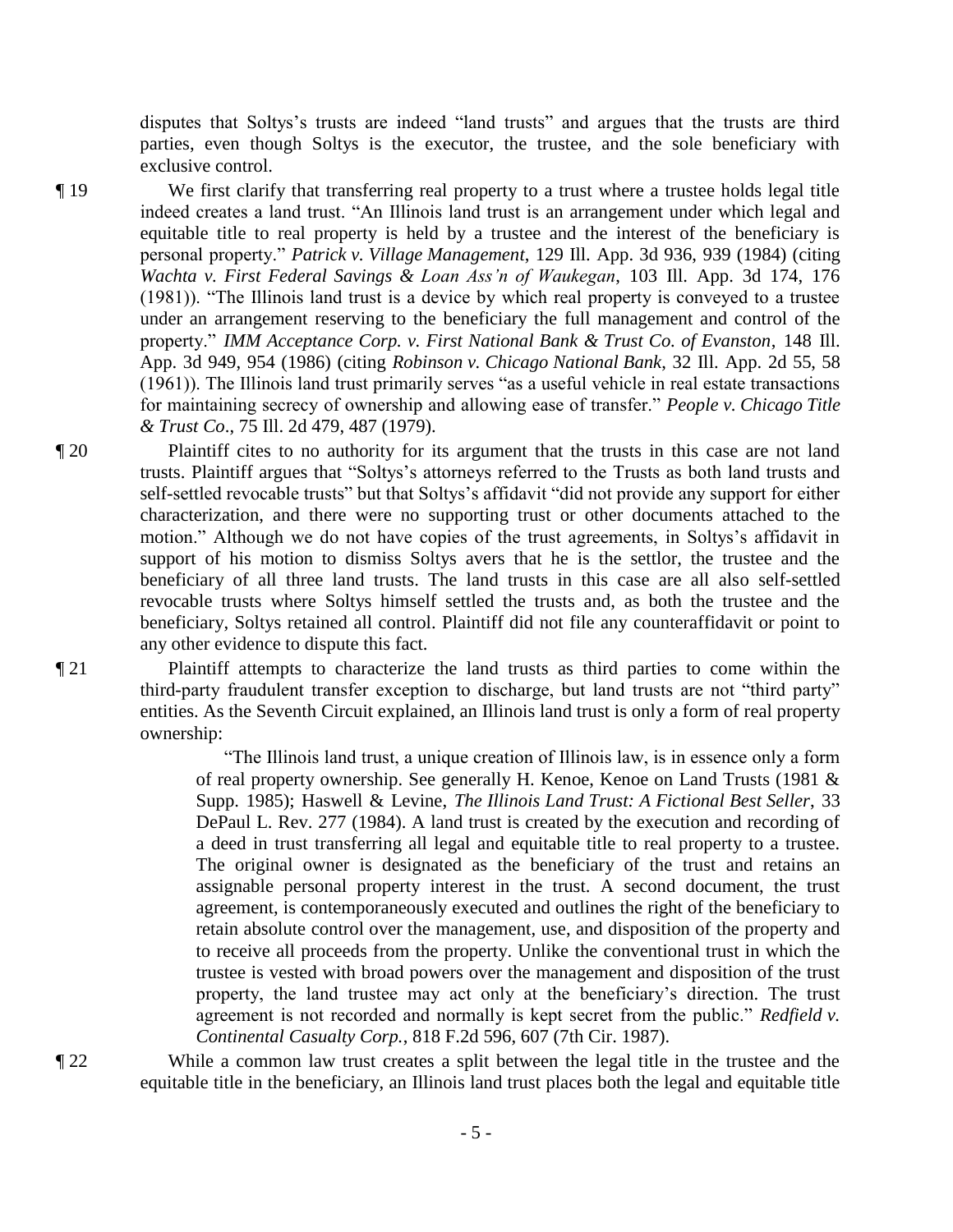in the trustee. *Levine v. Pascal*, 94 Ill. App. 2d 43, 50 (1968). "[I]t is well settled law in Illinois that the beneficiary of a land trust holds an interest in personal property." *Bennett v. Chicago Title & Trust Co*., 404 Ill. App. 3d 1088, 1096 (2010) (citing 765 ILCS 405/1 (West 2006), and *Klein v. La Salle National Bank*, 155 Ill. 2d 201, 207 (1993)). By placing with the trustee the full, complete and exclusive title to the real estate, both legal and equitable, the beneficiary's interest in the trust is said to be personal property and not a direct interest in the real estate *res* of the trust. *In re Estate of Alpert*, 95 Ill. 2d 377, 382 (1983).

¶ 23 But "[t]itle refers only to a legal relationship to the land, while ownership is comparable to control." *IMM Acceptance Corp.*, 148 Ill. App. 3d at 954 (citing *People v. Chicago Title & Trust Co.*, 75 Ill. 2d 479, 489 (1979)). "The owner of a beneficial interest in a land trust is given four powers: (1) to possess, manage and physically control the real estate; (2) to receive the income generated by the property; (3) to direct the trustee in dealing with title to the real estate; and (4) to receive the proceeds from the sale of the property made pursuant to the power of direction." *In re Barone*, 184 B.R. 747, 749 (Bankr. N.D. Ill. 1995) (citing *In re Estate of Crooks*, 266 Ill. App. 3d 715 (1994)). See also *Patrick v. Village Management*, 129 Ill. App. 3d 936, 939 (1984) (same). "While referred to as personal property, every attribute of real property ownership, except title, is retained by the beneficiary under the trust agreement." *IMM Acceptance Corp.*, 148 Ill. App. 3d at 954 (citing *Chicago Title & Trust Co*., 75 Ill. 2d at 488, 492). "Therefore, regardless of whether the beneficiary's interest may be labeled as personalty, courts have recognized that the beneficiary is the owner of and has an interest in the real estate *res* \*\*\*." *IMM Acceptance Corp.*, 148 Ill. App. 3d at 954-55.

¶ 24 In *Chicago Title & Trust Co.*, 75 Ill. 2d at 489-90, the Illinois Supreme Court disregarded the form of a land trust and instead focused on who had "control" over the property to determine who the true "owner" of the real estate. The supreme court analyzed the land trust arrangement and noted that in that case the beneficiary retained absolute control of the management of the trust and received all proceeds of the property, and the trustee could not act except upon the written authority of the beneficiary. The supreme court thus concluded that the beneficiary was the true owner of the real estate and was therefore liable to pay real estate taxes. *Chicago Title & Trust Co.*, 75 Ill. 2d at 494.

- ¶ 25 Whether a debtor's property is property of the bankruptcy estate is "a matter of federal bankruptcy law regardless of how the state characterizes the actual legal ownership of the property." *Hopkins Illinois Elevator Co. v. Pentell* (*In re Pentell*), 777 F.2d 1281, 1284 n.2 (7th Cir. 1985). Federal bankruptcy decisions and the Seventh Circuit follow the established law in Illinois that a land trust beneficiary's interest is considered intangible personal property but the beneficiary is considered the true owner. See *In re Nowicki*, 202 B.R. 729, 736 (Bankr. N.D. Ill. 1996) (the beneficial interest in a land trust is considered intangible personal property); *In re Smith*, 224 B.R. 388, 398 (Bankr. N.D. Ill. 1998) (the beneficiary of an Illinois land trust is treated as the true owner of the trust property).
- ¶ 26 Bankruptcy courts hold that in determining whether a beneficial interest in Illinois land trust is property of a bankruptcy estate, courts are to " 'look through the form [of an Illinois land trust] to the substance of a transaction.' " *In re Ainslie & Belle Plaine Ltd. Partnership*, 145 B.R. 950, 955 (Bankr. N.D. Ill. 1992) (quoting *In re Langley*, 30 B.R. 595, 599 (Bankr. N.D. Ind. 1983)). In discussing Illinois land trusts, the Seventh Circuit Court of Appeals held that a bankruptcy court can "look[ ] through the form to the substance of the transaction" and determine that a debtor who is the sole beneficiary of an Illinois land trust is the "equitable

- 6 -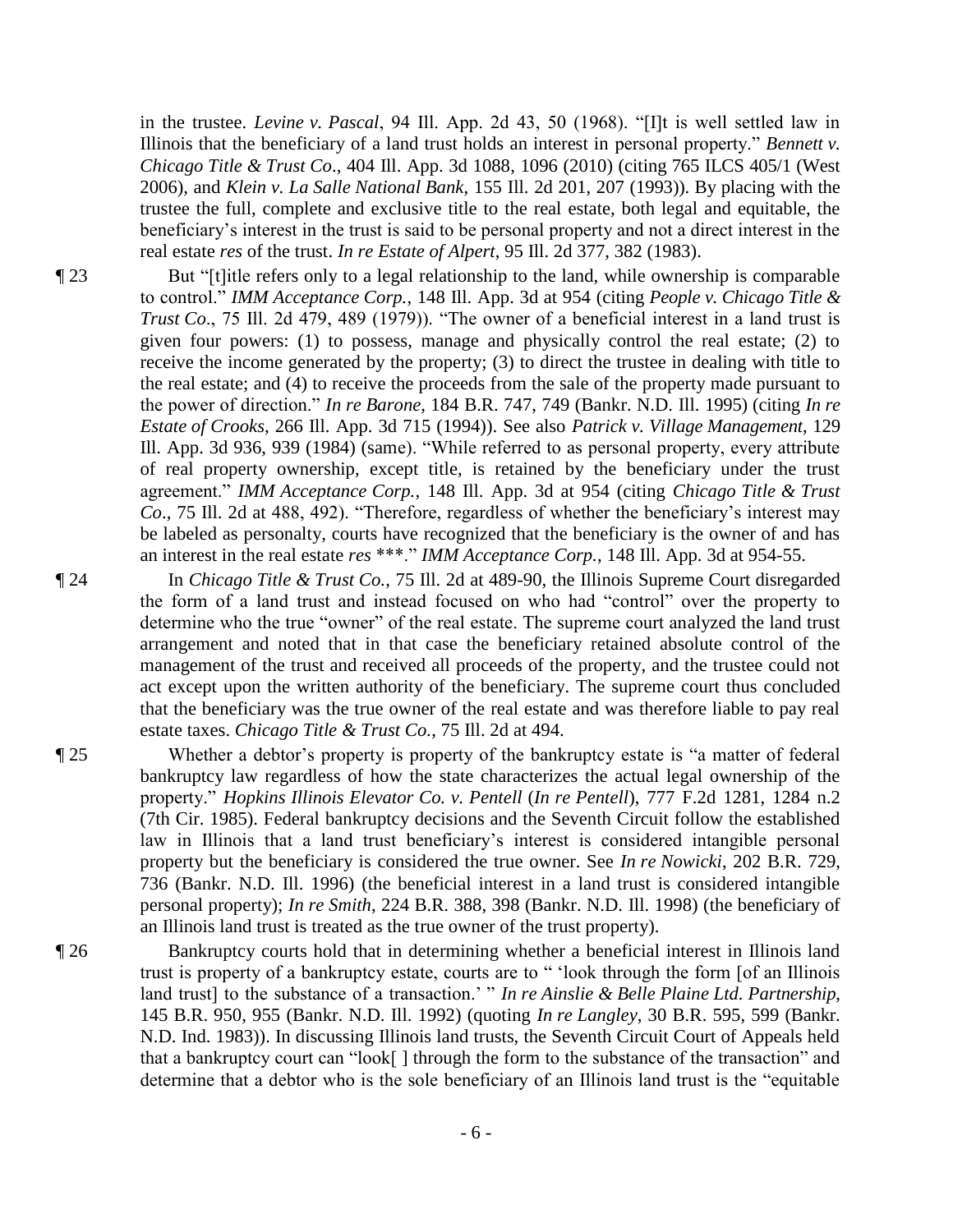owner of real property." (Internal quotation marks omitted.) *In re Gladstone Glen*, 628 F.2d 1015, 1019 (7th Cir. 1980). See also *In re Pentell*, 777 F.2d at 1284 n.2 (noting that while *Gladstone Glen* was decided prior to the Bankruptcy Code, its analysis is "equally applicable to § 541 of the Bankruptcy Code"). Looking past the form to the substance of an Illinois land trust has led federal bankruptcy courts to conclude that it is the beneficiary who is the owner of the real estate, based on the attributes of control where it is the beneficiary who has the right to control and manage the property and receive all the proceeds of the property, and the land trustee acts only at the direction of the beneficiary. See *In re Ainslie & Belle Plaine Ltd. Partnership*, 145 B.R. 950, 955 (Bankr. N.D. Ill. 1992). "It is these attributes of control that determine who is the true owner of property and not legal fictions created to facilitate land transfers." *Id*.

¶ 27 The Seventh Circuit continues to adhere to this analysis. See *Stable Investments Partnership v. Vilsak*, No. 14-1712, 2015 WL 55466 (7th Cir. Jan. 5, 2015) (the Seventh Circuit Court of Appeals looked to the terms of a trust agreement, where the beneficiary of a land trust had an interest in the earnings and proceeds of the trust but had no other right, title or interest in the property, in holding that the beneficiary was not the owner of certain farm land for purposes of the United States Agriculture Department's Direct and Counter Cyclical Payment program for farm subsidies).

¶ 28 We note that plaintiff's own complaint in fact affirmatively alleges that "at the time of the Transfers, the Properties constituted the bulk of Soltys'[s] assets *and Soltys retained control of the Properties following the transfers*." (Emphasis added.) As plaintiff itself argues, we must take the allegations of the complaint as true. See *Bjork v. O'Meara*, 2013 IL 114044, ¶ 21. Taking this allegation as true, it is undisputed in this case that Soltys had control of the land trust properties. As both the trustee and beneficiary, Soltys had complete control of the trusts and is the real owner of the property. The transfer of the properties to these land trusts in this case were not transfers to a third party.

¶ 29 In addition, the Bankruptcy Code specifically addresses self-settled trusts and does not treat such trusts as third parties. Section 548(e)(1) provides creditors an available cause of action to avoid a transfer by a debtor to a self-settled trust:

> $\degree$ (e)(1) In addition to any transfer that the trustee may otherwise avoid, the trustee may avoid any transfer of an interest of the debtor in property that was made on or within 10 years before the date of the filing of the petition, if–

(A) such transfer was made to a self-settled trust or similar device;

(B) such transfer was by the debtor:

(C) the debtor is a beneficiary of such trust or similar device; and

 (D) the debtor made such transfer with actual intent to hinder, delay, or defraud any entity to which the debtor was or became, on or after the date that such transfer was made, indebted." 11 U.S.C. § 548(e)(1) (2012).

- ¶ 30 But under this provision plaintiff was required to timely file an adversary claim. Plaintiff inexplicably did not do so. Soltys listed plaintiff as a creditor for its deficiency judgment for the foreclosure sale. Among all the things plaintiff disputes, plaintiff does not dispute receiving notice of Soltys's bankruptcy.
- ¶ 31 Plaintiff relies on *Roan*, where husband and wife debtors transferred property to their children (*Roan*, 282 Ill. App. 3d at 57) and the transfer was held to be fraudulent and